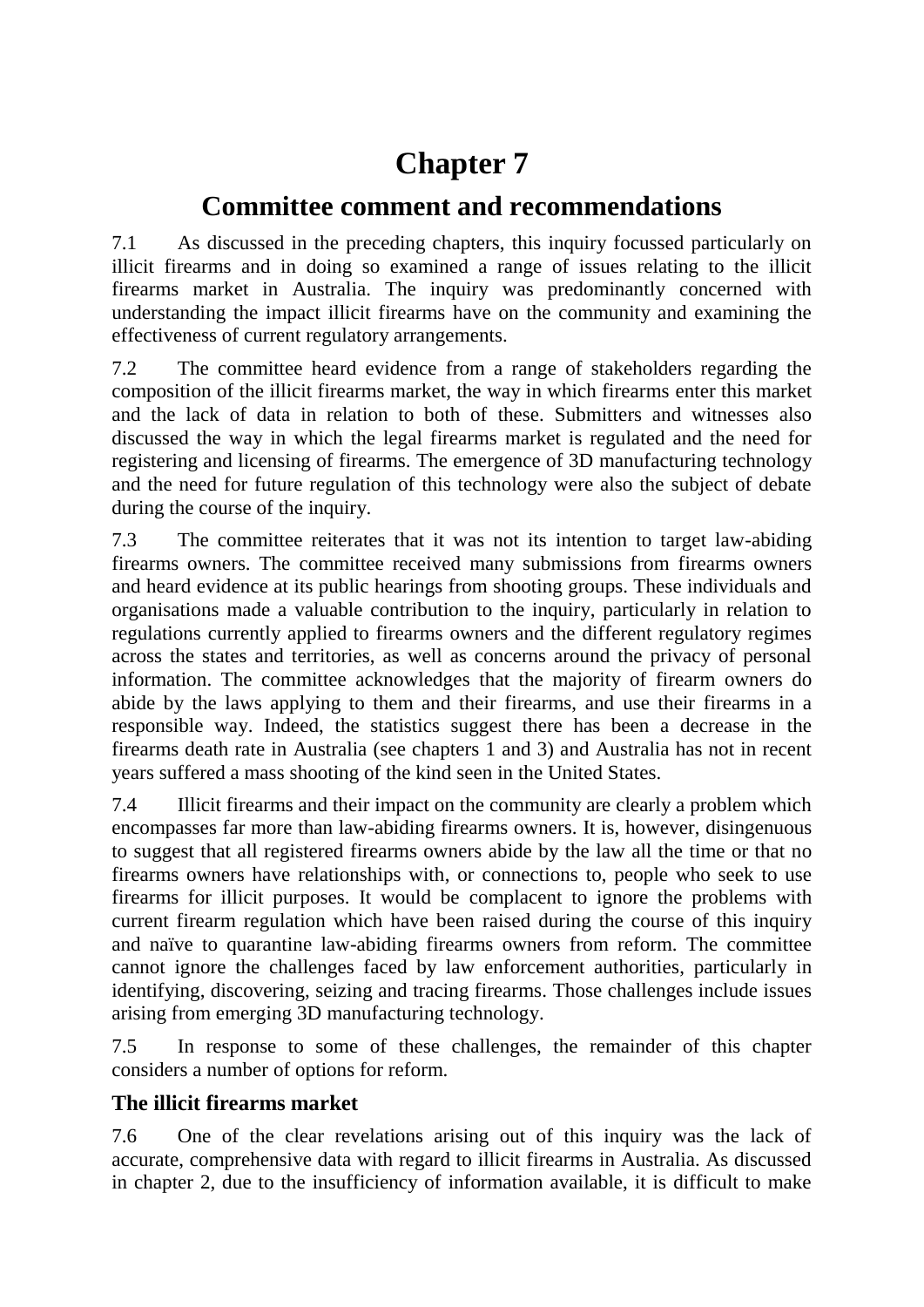conclusions regarding the size of the illicit firearms market or the manner in which firearms transition from the licit market to the illicit.

## *Size of the illicit firearms market*

7.7 It is nearly impossible to estimate the size of the illicit market. This is due largely to the inability of law enforcement authorities to determine how many undetected firearms are illegally manufactured in or imported to Australia (black market firearms) and to an unknown quantity of so called 'grey market' firearms. Grey market firearms in Australia are those that became subject to new regulation in 1996, following the Port Arthur massacre, having been legal beforehand. The Australian Crime Commission (ACC) estimated the total number of unaccounted firearms in the community at  $260,000$ .<sup>1</sup> The committee accepts the evidence provided by the ACC that this is a conservative estimate.<sup>2</sup>

7.8 The committee heard contested evidence about the extent to which grey market firearms are used for illicit purposes (see chapter 2). The committee notes the joint report of the Department of Prime Minister and Cabinet and NSW Premier and Cabinet on the Martin Place siege (*Martin Place siege report*), which concluded that the firearm used in that incident was most likely diverted from the grey market.<sup>3</sup> This is a tragic example of a firearm obtained from the grey market being subsequently used for illicit purposes. The committee believes that a better understanding of the illicit firearms market would assist in preventing such incidents from occurring and that one way to achieve this is with more accurate data about the diversion of firearms to the illicit market.

7.9 The committee acknowledges the challenges of obtaining accurate data about illicit firearms but is concerned that the evidence presented during the course of the inquiry indicates that we do not know the size of the problem. It is clear that further measures are required to improve the quality and accuracy of the data collected and held nationally.

#### *Quantifying methods of diversion*

 $\overline{a}$ 

7.10 Witnesses and submitters consistently presented differing views about the source of illicit firearms and how they are diverted to the illicit market. This is hardly surprising, given the lack of visibility over the diversion of firearms into the illicit market, as discussed above.

7.11 As outlined in chapter 2, the committee received evidence from both the ACC and the Australian Institute of Criminology (the AIC) regarding the availability of data

<sup>1</sup> Mr Paul Jevtovic, National Manager, Strategic Intelligence and Strategy, Australian Crime Commission (ACC), *Committee Hansard*, 31 October 2014, p. 34.

<sup>2</sup> Mr Jevtovic, ACC, *Committee Hansard*, 31 October 2014, p. 34.

<sup>3</sup> Commonwealth of Australia and the State of New South Wales, *Martin Place Siege: Joint Commonwealth - New South Wales Review*, February 2015, p. 45, [http://www.dpmc.gov.au/pmc/publication/martin-place-siege-joint-commonwealth-new-south](http://www.dpmc.gov.au/pmc/publication/martin-place-siege-joint-commonwealth-new-south-wales-review)[wales-review](http://www.dpmc.gov.au/pmc/publication/martin-place-siege-joint-commonwealth-new-south-wales-review) (accessed 23 February 2015).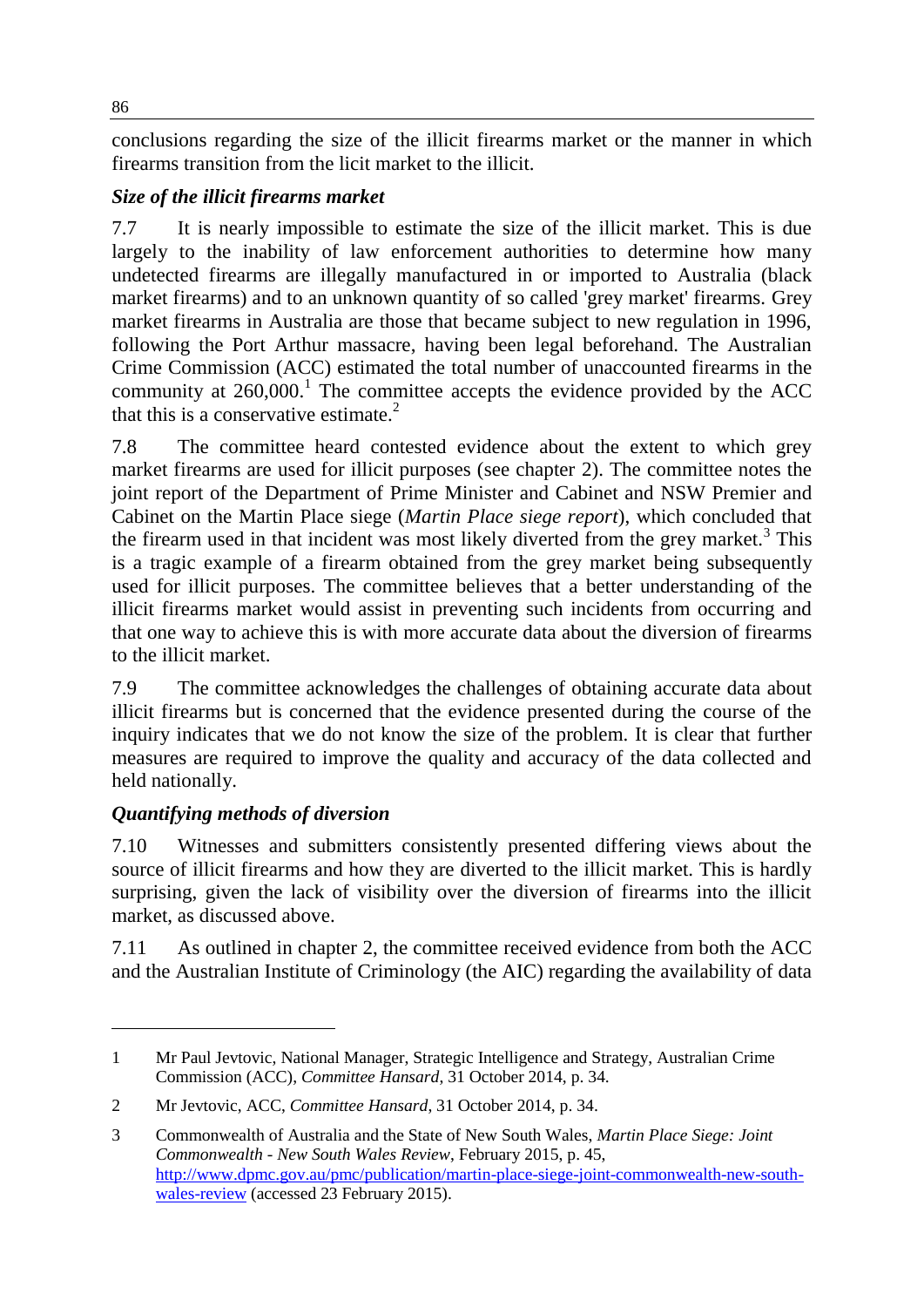on methods of diversion. During the inquiry, submitters and witnesses—including the ACC and AIC—identified shortcomings with this data. $4$  For example, the ACC is responsible for maintaining the National Firearm Trace Database (NFTD), which is based on serial number traces of registered and unregistered firearms conducted over a limited ten year period (from 2002 to 2012) and was intended to identify at what point a firearm entered the illicit market. <sup>5</sup> An analysis of this data was last undertaken in 2012.<sup>6</sup> By contrast, the AIC relies on research undertaken as part of the National Firearms Monitoring Program (NFMP) and the National Firearm Theft Monitoring Program (NFTMP).<sup>7</sup> Both of these programs were only funded for a set period of time and therefore the majority of the data focuses on the period from 2004-05 to 2008-09.<sup>8</sup> Further, data for the NFMP and NFTMP was provided by state and territory police which were not required to provide data in a consistent, uniform and comparable format.

7.12 It became clear during the course of the inquiry that there is concern among stakeholders regarding the accuracy of available data. Concerns included:

- the use of alternative datasets by the AIC and ACC which rely on different data collection methods;
- the age of the data available;
- the inability of the ACC to trace firearms in some circumstances;
- the quality of data provided by state and territory police; and
- the likelihood that owners of unregistered or illegal firearms, or those who fail to comply with the relevant storage requirements, are less likely to report their firearm stolen.

 $\overline{a}$ 

<sup>4</sup> Dr Samantha Bricknell, Research Manager (Violence and Exploitation), Australian Institute of Criminology (AIC), *Committee Hansard*, 31 October 2014, p. 46; the Hon David Hawker, *Committee Hansard*, 14 October 2014, p. 61; Ms Sarah McKinnon, Manager, Workplace Relations and Legal Affairs, National Farmers' Federation (NFF), *Committee Hansard*, 13 October 2014, p. 18; Mr Howard Brown OAM, Vice-President, Victims of Crime Assistance League, *Committee Hansard*, 13 October 2014, pp 10–11.

<sup>5</sup> ACC, *Submission 75*, p. 5.

<sup>6</sup> S Bricknell, *Firearm trafficking and serious and organised crime gangs*, AIC, Research and Public Policy Series no. 116, June 2012, <http://www.aic.gov.au/publications/current%20series/rpp/100-120/rpp116.html> (accessed 2 October 2014).

<sup>7</sup> The NFMP was established to monitor the effects of the 1996 reforms and included information on the use of firearms to commit crime; firearm theft and illegal importation; firearm-related morbidity and mortality; patterns in licensing of firearm owners and registration of firearms; and firearm offences in general. The NFTMP examined the prevalence of firearm theft and the adequacy of storage requirements for firearms.

<sup>8</sup> Mr Doug Smith, Chief Executive Officer, CrimTrac, *Committee Hansard*, 31 October 2014, p. 32.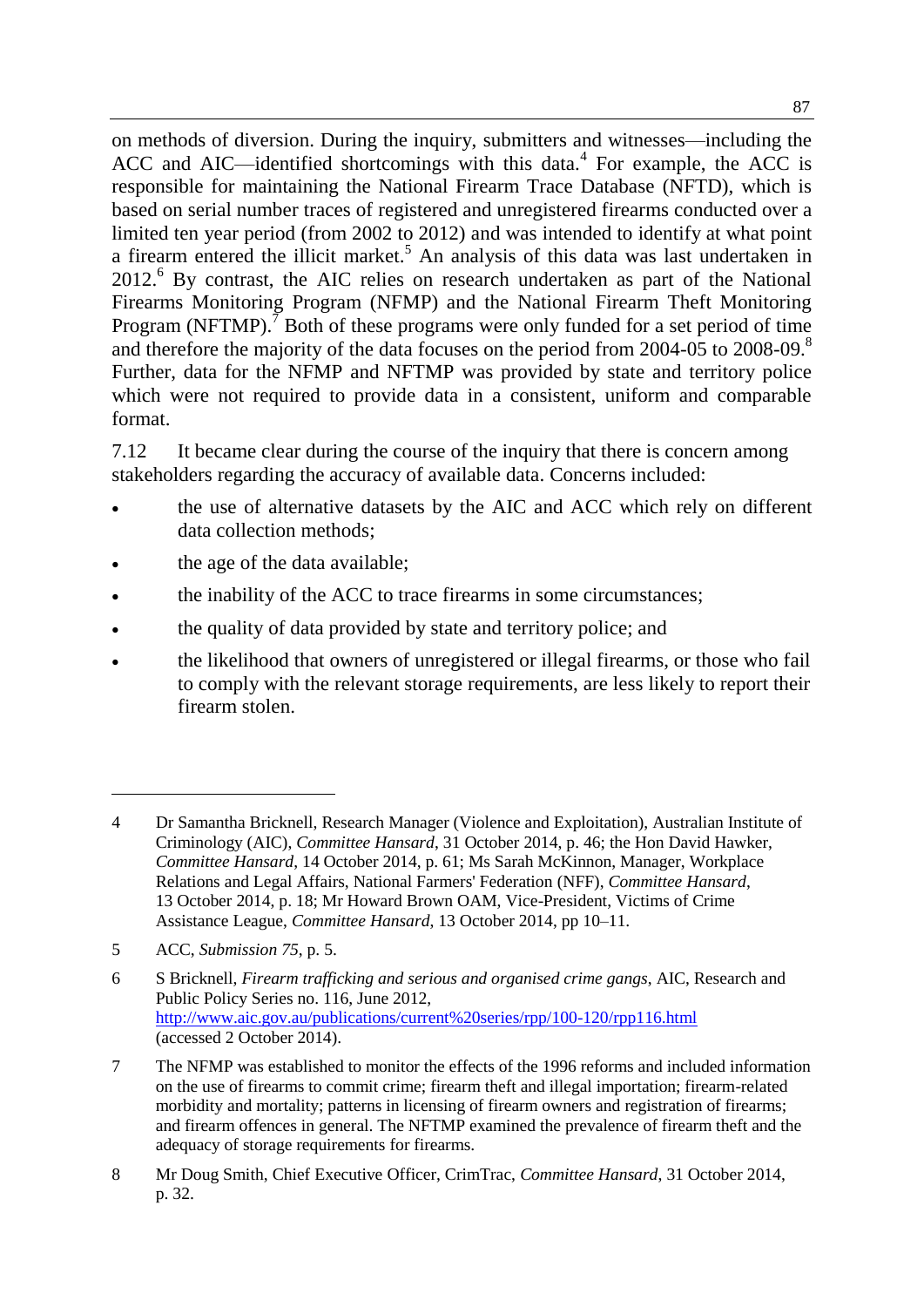7.13 The cessation of the AIC's *Firearm Theft in Australia* series was also the subject of concern. These reports were identified by various submitters and witnesses as an important resource and it was suggested that funding for these reports, previously from the *Proceeds of Crime Act 2002*, should be reinstated to allow for continuation of the series.

7.14 These shortcomings in the currently available data on illicit firearms should be addressed. While the committee does not wish to suggest that improving the quality of data is a panacea for eliminating illicit firearms or resolving crime and violence associated with their use, more accurate data is a useful tool for identifying how and where law enforcement authorities should direct their effort and resources.

7.15 The committee is therefore persuaded that both the collection methods for, and reporting of data about firearms generally, and in particular their movement into the illicit market, must be improved. Comprehensive and accurate data will assist with the development of policies and regulatory arrangements, and empower both law enforcement authorities and other stakeholders to assess the effectiveness of those strategies. In order to achieve this, the committee recommends that the Commonwealth government review current data collection and reporting arrangements.

## **Recommendation 1**

**7.16 The committee recommends the Commonwealth government provide funding to allow programs, such as the National Firearms Monitoring Program and the National Firearm Theft Monitoring Program, and reports, such as those in the Firearm Theft in Australia series, to continue on an ongoing basis.**

#### **Recommendation 2**

**7.17 The committee further recommends the Australian Institute of Criminology conduct within three years a review of current data collection and reporting arrangements, with a particular focus on:**

- **the need for more accurate data on firearm thefts, the recovery of stolen firearms and seizures of illegally imported firearms;**
- **the quality and comparability of data provided to Commonwealth agencies by state and territory police; and**
- **greater inter-agency co-operation with regards to data sharing.**

# **The need for consistent regulatory standards**

7.18 The need for greater consistency between state and territory jurisdictions and the possible expansion of the Commonwealth's role in regulating firearms were raised during the course of the inquiry. In particular, submitters and witnesses discussed the need for consistent regulatory standards in relation to a range of issues including the regulation of firearm parts, accessories and ammunition; the adequacy of the current storage requirements for firearms; the security of personal information about firearm ownership; and the effectiveness of firearm amnesties (see chapter 4).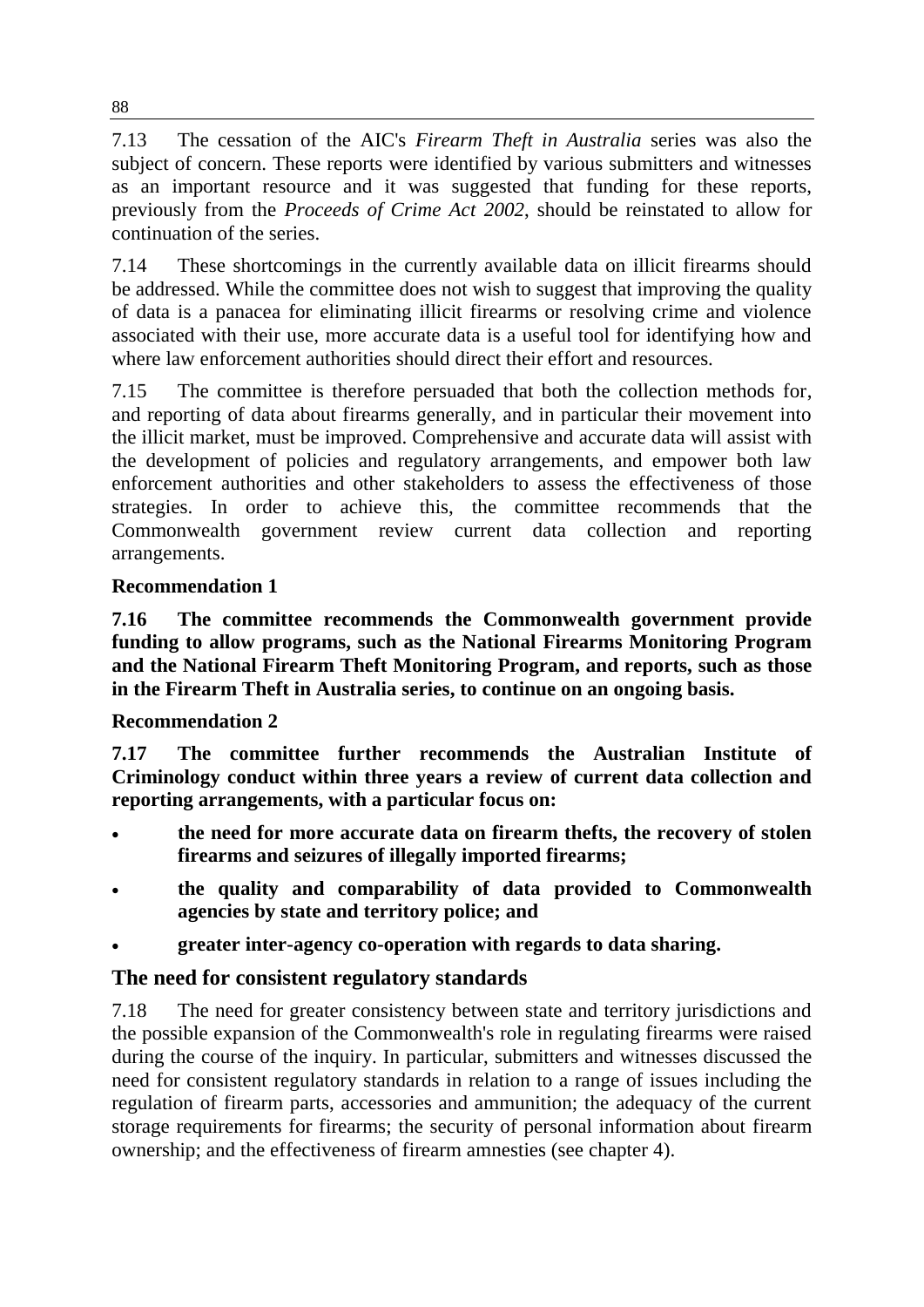7.19 Some submitters discussed whether it was necessary for firearm parts to be subject to registration. <sup>9</sup> The Law Institute of Victoria (LIV) noted that while some states and territories currently require that firearm parts be registered, the definition of what constitutes a firearm part varies across the different jurisdictions.<sup>10</sup> The AIC noted that inconsistencies such as this had led to firearms being diverted to the illicit market, as firearms could then be sold without barrels or frames/receivers.<sup>11</sup> The committee believes that firearm parts should be subject to the same level of monitoring as firearms and recommends that the NFA be amended to require the registration of firearm parts.

7.20 Different storage requirements in different states and territories have led to unsafe practices, such as the sale of gun safes that do not comply with the relevant legislation, and confusion as to how and where firearms should be stored. Some submitters and witnesses advocated for uniform storage requirements in all jurisdictions.<sup>12</sup> Reforming storage requirements so that they are consistent across the nation would ensure that all states and territories have implemented adequate storage arrangements and would prevent confusion or inadvertent breaches of the law where firearm owners travel or relocate interstate.

7.21 The committee believes that the National Firearms Agreement (NFA) should be updated to include nationally consistent standards for the storage of firearms. These standards should reflect best practice and the highest standards currently observed in Australia, as opposed to the lowest common denominator.

7.22 Regulation of the deactivation of firearms was raised by a number of submitters.<sup>13</sup> As discussed in chapter 3, while the majority of states and territories have now introduced legislation requiring deactivated firearms to be registered, others have yet to do so. The committee accepts that inconsistencies in this area have led to cases where firearms have been diverted to the illicit market. The Attorney-General's Department (AGD) suggested that jurisdictions should have similar legislative requirements for the deactivation of firearms in order to 'further restrict the movement of firearms to the illicit market'.<sup>14</sup> The committee also recommends adoption of a national standard for how firearms are physically deactivated and understands that the

 $\overline{a}$ 

<sup>9</sup> Law Institute of Victoria (LIV), *Submission 124*, p. 2; AIC, *Submission 76*, p. 18.

<sup>10</sup> LIV, *Submission 124*, p. 2.

<sup>11</sup> AIC, *Submission 76*, p. 18.

<sup>12</sup> LIV, *Submission 124*, p. 7; Ms McKinnon, NFF, *Committee Hansard*, 13 October 2014, p. 20; Mr Peter Skillern, Policy Manager, Tasmanian Farmers and Graziers Association, *Committee Hansard*, 13 October 2014, p. 20; Detective Chief Superintendent Ken Finch, Director of the Organised Crime Directorate, NSW Police, *Committee Hansard*, 13 October 2014, p. 48.

<sup>13</sup> For example AIC, *Submission 76*, p. 17; Mr Jevtovic, ACC, *Committee Hansard*, 31 October 2014, pp 36-37.

<sup>14</sup> AGD, *Submission 42*, p. 5.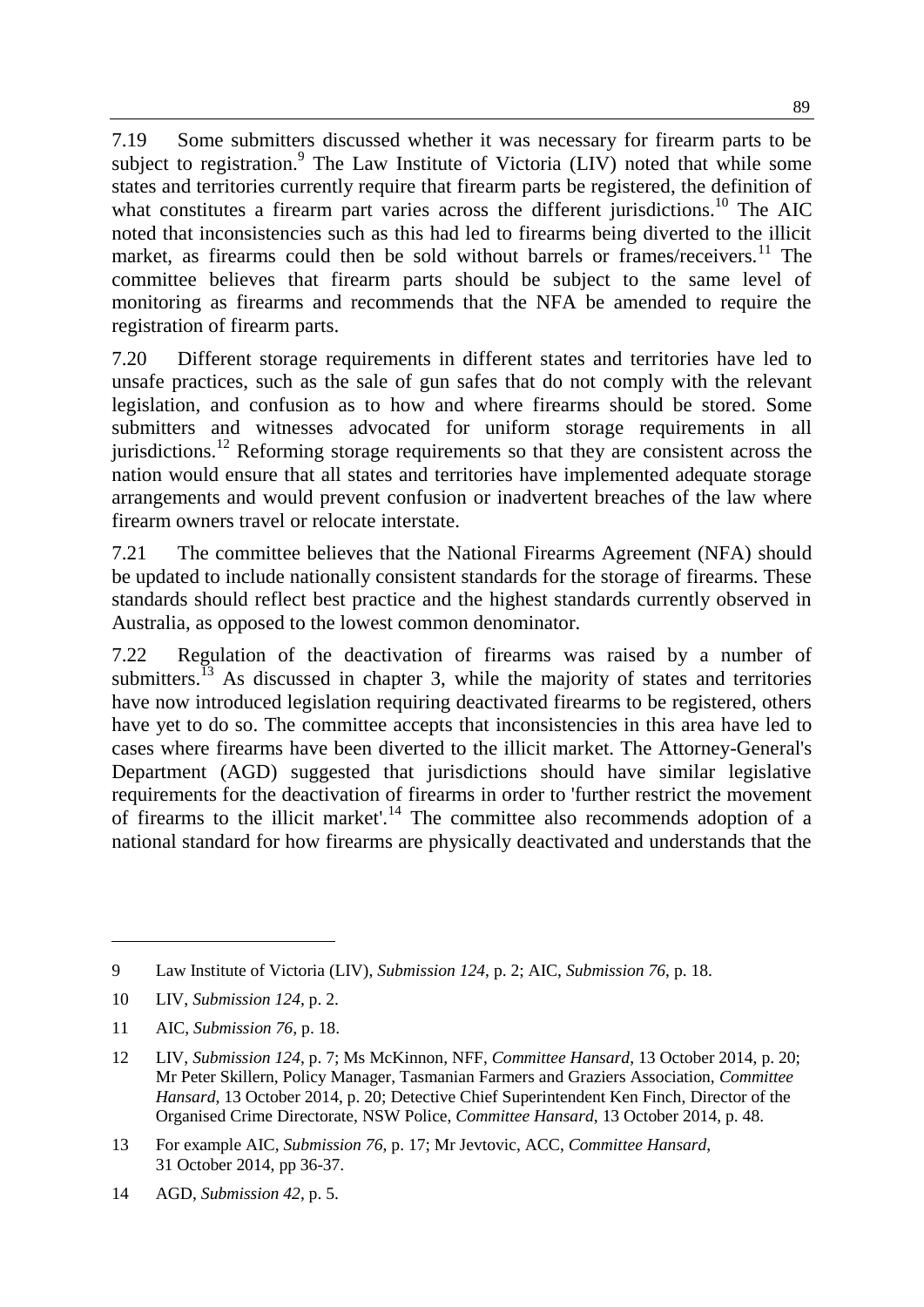Firearms and Weapons Policy Working Group is currently working to implement this standard.<sup>15</sup>

7.23 Both the LIV and  $AGD<sup>16</sup>$  highlighted that the Commonwealth government currently has a limited role in the regulation of firearms and argued that it would be inappropriate for the Commonwealth's role to be expanded.<sup>17</sup> The committee agrees that, given the states' and territories' current responsibilities in this regard, they should continue to regulate firearms but with far more consistency. The committee believes that the Commonwealth government should provide leadership and facilitate a process to encourage nationally consistent regulation for firearms, firearm parts and ammunition across all states and territories.

7.24 The committee is persuaded that the best way to achieve this is by updating the NFA. The committee notes that the *Martin Place siege report* contains a similar recommendation.<sup>18</sup>

#### **Recommendation 3**

**7.25 The committee recommends that the National Firearms Agreement be updated to implement nationally consistent regulation in the following areas:** 

- **firearms, firearm parts and firearm accessories;**
- **ammunition; and**
- **the storage of firearms.**

7.26 The security of gun ownership data was explored in chapter 4. The committee acknowledges the need to guarantee the safety of information about gun ownership to prevent registered owners being targeted for theft. Evidence given during the course of the inquiry indicated that gun and shooting clubs are not currently required to follow any particular rules or standards in relation to the security of their membership records. The committee was alarmed that the main protection afforded gun ownership information by these clubs seemed to be their storage on a computer that is mostly disconnected from the internet.

7.27 The vulnerability of gun ownership records held by gun clubs should be rectified. The committee therefore recommends that the Commonwealth government work with state and territory governments to establish national standards for the security of membership data held by gun clubs.

 $\overline{a}$ 

<sup>15</sup> AGD, *Submission 42*, p. 5.

<sup>16</sup> AGD, *Submission 42*, p. 5.

<sup>17</sup> AGD, *Submission 42*, p. 5; Mr Albert Yu, LIV, *Committee Hansard*, 14 October 2014, p. 13.

<sup>18</sup> Commonwealth of Australia and the State of New South Wales, *Martin Place Siege: Joint Commonwealth - New South Wales Review*, February 2015, p. 50.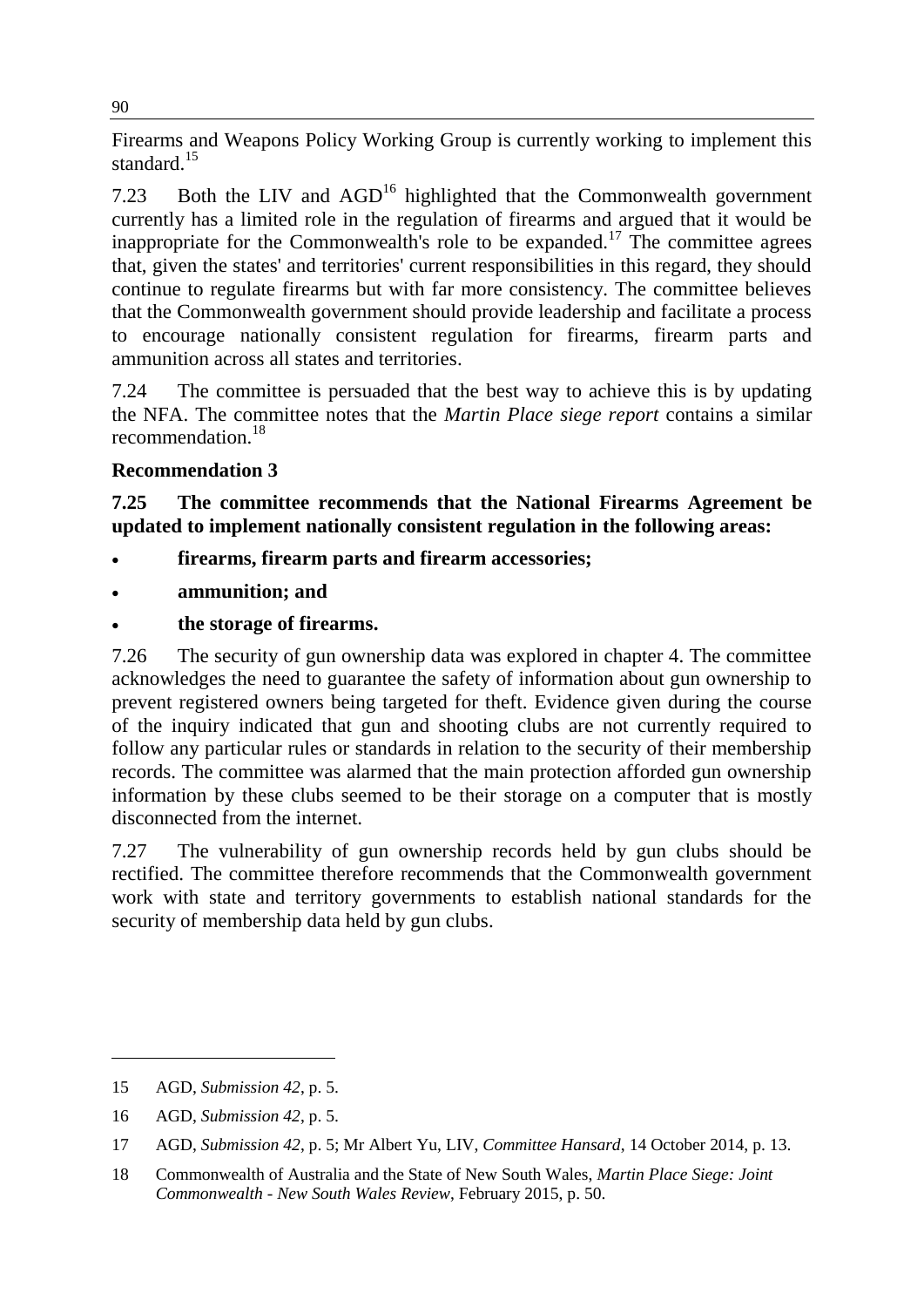#### **Recommendation 4**

#### **7.28 The committee recommends that the Commonwealth government, together with state and territory governments, establish national standards for the security of membership data held by gun clubs.**

7.29 The use of firearm amnesties and their effectiveness as a method of removing firearms from the illicit markets, and especially the grey market, was considered in chapter 4.

7.30 NSW Police raised the ability to pursue individuals and investigative leads where a firearm used in a serious crime is forfeited and the sheer volume of firearms to be processed as challenges posed by gun amnesties for law enforcement authorities.

7.31 The committee acknowledges the continued use of a firearm amnesty in Tasmania and the huge number of firearms forfeited in the Australia-wide amnesty following the tragedy at Port Arthur in 1996. The committee is of the view that amnesties are an effective way of reducing the pool of illicit firearms in the community and recommends that an ongoing and Australia-wide gun amnesty should be implemented.

7.32 The committee is also cognisant of the issues described by NSW Police. With regard to processing potentially large volumes of forfeited firearms, police should be appropriately resourced to do so. The issue of identifying individuals and pursuing investigative leads where a firearm used in the commission of a serious crime is forfeited is more problematic. On the one hand, the purpose of an amnesty is to allow people to forfeit illicit firearms without penalty; on the other, serious crimes, particularly those where a firearm is used, should not go unpunished. The committee is not equipped to offer a solution to this particular problem but consideration should be given to it in the implementation of an ongoing gun amnesty.

#### **Recommendation 5**

**7.33 The committee recommends that an ongoing, Australia-wide gun amnesty is implemented, with consideration given to ways in which this can be done without limiting the ability of police to pursue investigative leads for serious firearm-related crimes.**

#### **Registration and licensing of firearms**

7.34 The committee supports the current requirements for registering and licensing firearms and considers them necessary in preventing firearms from being diverted to the illicit market. However, as part of its inquiry, the committee received evidence that there are weaknesses in the current registration and licensing systems which impact on their effectiveness. The National Firearm Licensing and Registration System (NFLRS), which was implemented following the adoption of the NFA, and the National Police Reference System (NPRS) are the two main systems currently used by police to track firearms. In particular, the NFLRS 'captures a "point-in-time picture" of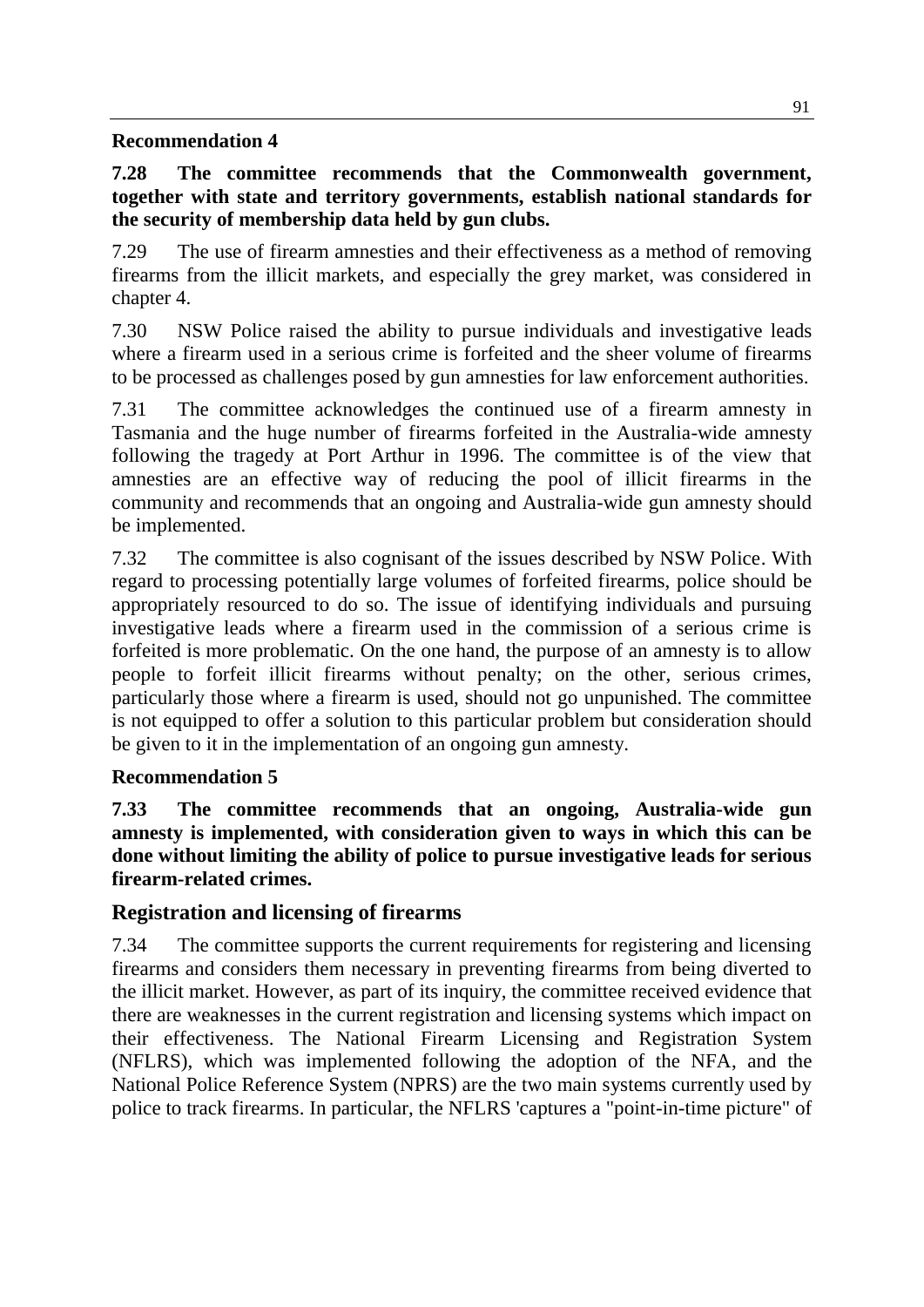firearm information held by State and Territory police agencies' own firearm registries'.<sup>19</sup>

7.35 Submitters were generally of the view that the NFLRS has a number of flaws.<sup>20</sup> CrimTrac acknowledged these and advised that the National Firearms Interface (NFI) has been developed to replace the NFLRS.

7.36 The committee welcomes the development of the NFI and understands that it will provide a range of benefits to law enforcement agencies, including the ability to track a firearm over its lifespan. However, the committee is also concerned that the NFI will still rely on information provided by the states and territories.

7.37 The committee refers to the recent *Martin Place siege report* which stated that 'the information in the new system will only be as good as the information already in the state databases' and included a recommendation that 'State and Territory police agencies, that have not already done so, should as a matter of urgency, audit their firearms data and work to upgrade the consistency and accuracy of their own holdings before transferring it to the NFI'.<sup>21</sup>

7.38 The committee concurs with the recommendation of the *Martin Place siege report* and supports the suggestion from the NSW Police Force for a national approach for the registration of firearms.<sup>22</sup> It is the committee's view that there needs to be greater consistency in the data provided by state and territory police forces regarding the registration and licensing of firearms. The committee therefore recommends that all jurisdictions update their firearm data holdings and transfer these to the NFI.

#### **Recommendation 6**

 $\overline{a}$ 

**7.39 The committee recommends that all jurisdictions update their firearm data holdings and ensure the data is transferred to the National Firearms Interface.** 

#### **Development of 3D printed firearms**

7.40 The innovation of 3D manufacturing technology and the possibilities it offers were an interesting aspect of the inquiry.

<sup>19</sup> Commonwealth of Australia and the State of New South Wales, *Martin Place Siege: Joint Commonwealth - New South Wales Review*, February 2015, p. 48.

<sup>20</sup> Mr Edward Stanley, *Committee Hansard*, 14 October 2014, p. 56; Assistant Commissioner Julian Slater, National Manager, Forensics, Australian Federal Police (AFP), *Committee Hansard*, 31 October 2014, p. 77; Detective Acting Superintendent Jason Herbert, Commander, State Crime Command, Firearms and Organised Crime Squad, NSW Police, *Committee Hansard*, 31 October 2014, p. 50; S Bricknell, *Firearm trafficking and serious and organised crime gangs*, AIC, Research and Public Policy Series no. 116, June 2012, p. 26; CrimTrac, *Submission 87*, p. 3.

<sup>21</sup> Commonwealth of Australia and the State of New South Wales, *Martin Place Siege: Joint Commonwealth - New South Wales Review*, February 2015, p. 49.

<sup>22</sup> Detective Chief Superintendent Finch, NSW Police, *Committee Hansard*, 13 October 2014, p. 48.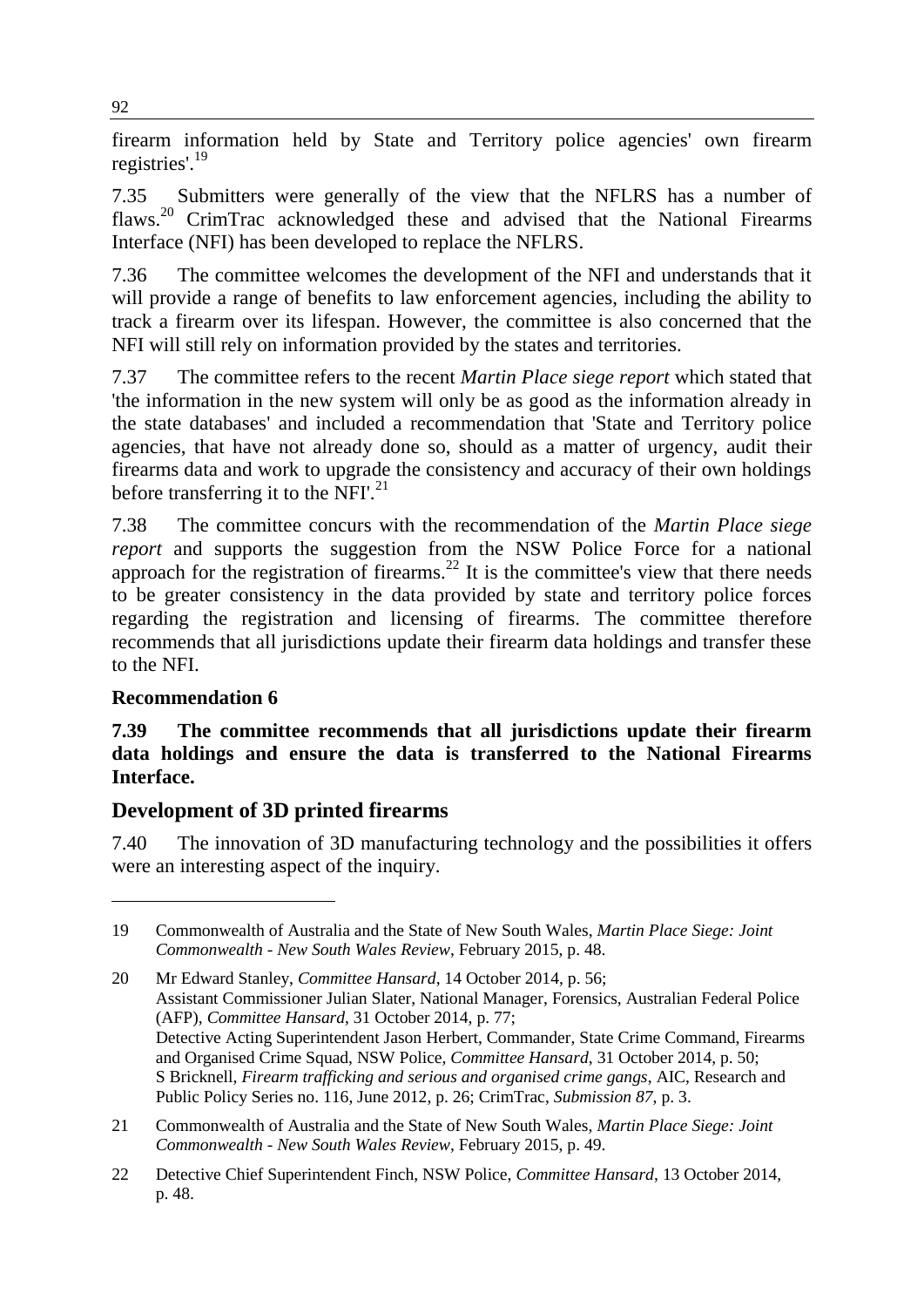7.41 The committee heard about the significant developments that have occurred in this area and the opportunities it presents for Australia's manufacturing industry. In particular, the committee recognises the benefits 3D printing will provide to society in fields such as manufacturing, industry, medicine, arts and design. The committee acknowledges the significance of 3D manufacturing for many Australian industries and the potential for job creation, innovation and entrepreneurship in the sector.

7.42 However, the committee is also concerned that this technology will allow individuals to manufacture firearms. While submitters were generally of the view that 3D printed firearms did not pose a high risk to the community, there have already been cases where law enforcement authorities have uncovered individuals using this technology to manufacture firearm parts. The committee notes the challenges that 3D printed firearms pose for law enforcement, due to their disposable nature and the difficulty associated with detection using traditional methods.

7.43 It seems that current laws pertaining to firearms would apply equally to 3D printed firearms and firearm parts. However, the LIV argued that given the inconsistencies across the different jurisdictions regarding firearm regulation and the rapid changes in 3D manufacturing, uniform regulations covering 3D manufacturing should be considered.<sup>23</sup> The committee supports this view and recommends that uniform legislation regulating the manufacture of 3D printed firearms and firearm parts be introduced in all jurisdictions.

# **Recommendation 7**

#### **7.44 The committee recommends that Australian governments investigate the requirement for uniform regulations in all jurisdictions covering the manufacture of 3D printed firearms and firearm parts.**

7.45 The committee recognises that rapid developments in 3D manufacturing technology are likely to enable the production of metal firearms. The committee considers it important that the government ensure that the law keeps pace with technological advances, without stifling innovation.

7.46 Submitters were generally of the view that although some regulation of 3D printing should be implemented, over-regulation should be avoided. The committee recognises these views and does not accept that banning the individual use of 3D printers or introducing a character test for ownership is either necessary or practical.

7.47 The committee recommends that Australian governments continue to monitor potential risks associated with the manufacture of dangerous items, such as firearms, posed by the emergence of 3D manufacturing.

# **Recommendation 8**

 $\overline{a}$ 

**7.48 The committee recommends that Australian governments continue to monitor the risks posed by 3D manufacturing in relation to the manufacture of firearms and consider further regulatory measures if the need arises.**

<sup>23</sup> LIV, *Submission 124*, p. 11.